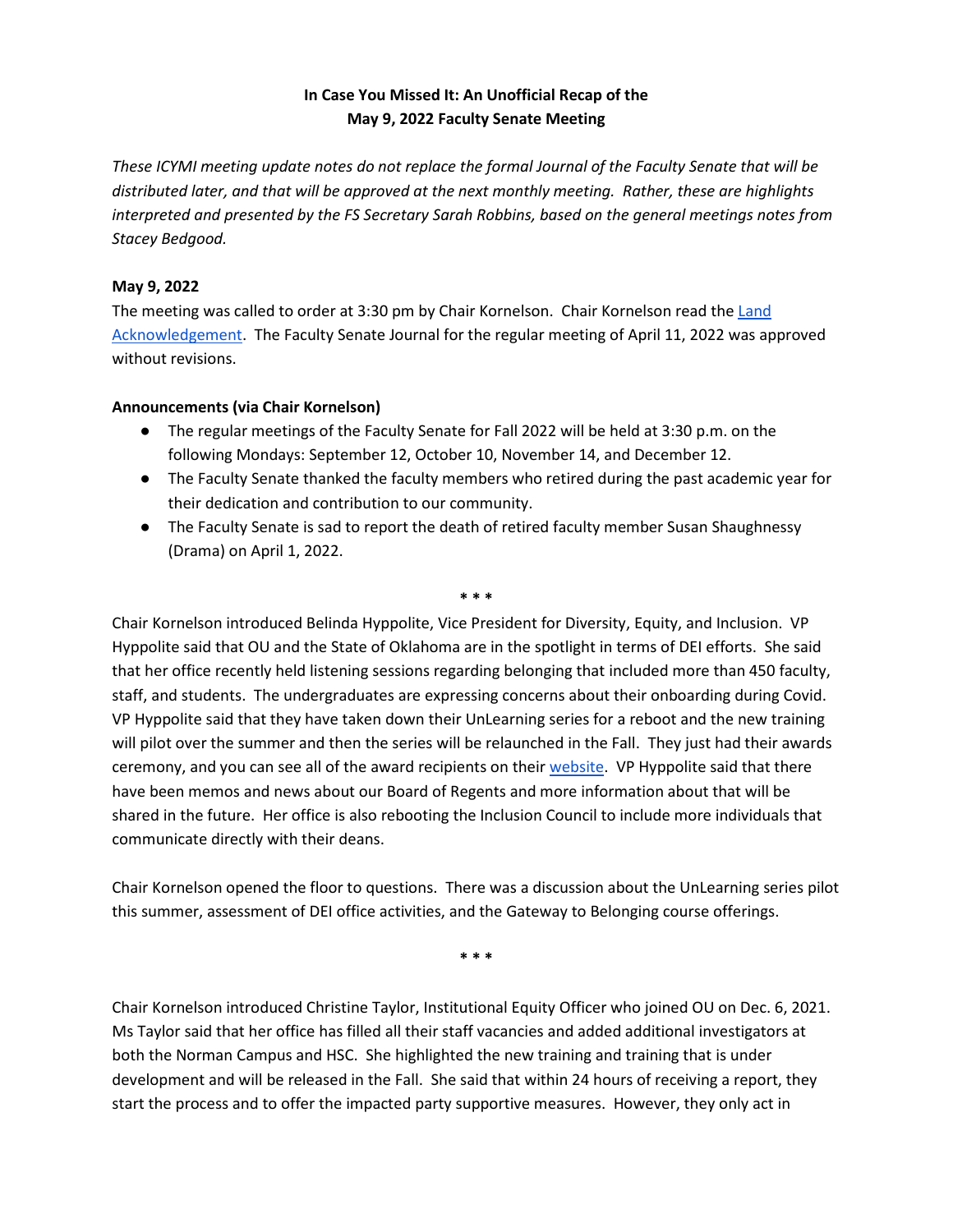collaboration with the impacted party, and they do have control of the process. Ms. Taylor said they are waiting on the Biden administration to release their new rules.

Chair Kornelson opened the floor to questions. There was a discussion about the number and types of reports her office receives, the availability of personnel from the office to attend departmental meetings or conduct trainings, and faculty serving as advisors to students filing complaints if asked.

**\* \* \***

Election for FSEC At-Large Members: There were no additional nominations from the floor. Using an electronic ballot in Zoom™ polls during the meeting, Prof. Lee Fithian was elected as FSEC At-large Member to replace Prof. Beliveau and Prof. Amy McGovern was elected as FSEC At-large Member to replace Prof. Trytten. They assume office immediately after the election.

The Faculty Senate approved the Committee on Committees' nominations for end-of-the-year vacancies on university and campus councils, committees, and boards, and Faculty Senate standing committees. The names of the remaining faculty volunteers will be forwarded to the administration to consider for their appointments.

**\* \* \***

**\* \* \***

Chair Kornelson asked Faculty Diversity, Equity, and Inclusion Committee (FDEIC) Chair Heather Shotton to lead a discussion about academic freedom concerns. FDEIC Chair Shotton said that there has been some recent state legislation that would impact free speech and academic freedom especially about teaching related to DEI. She said that the FDEIC is seeking feedback from faculty about their concerns related to academic freedom and the types of responses they would like to see from the Faculty Senate.

Discussion topics:

- Bills seemed targeted towards K-12 education, but that this is often seen as a testing ground before introducing similar legislation at the college level; how can we be supportive of K-12 educators since many of their students will eventually become our students?
- "What do we know about how the Academic Freedom committee and how it would operate?". FDEIC Chair Shotton said that this is addressed in the recent *Inside Higher Education* article "*[Monitoring Free Speech on Oklahoma's Campuses.](https://www.insidehighered.com/news/2022/05/05/oklahoma-creates-committee-oversee-college-free-speech)*["](https://www.insidehighered.com/news/2022/05/05/oklahoma-creates-committee-oversee-college-free-speech) Chair Kornelson said that the committee is supposed to be advisory only, at least right now. FDEIC Chair Shotton said that Chair Kornelson the FSEC has been in conversation with Vice President for Government Relations Hollye Hunt about this type of legislation and that those conversations need to continue.

Chair Kornelson encouraged senators to send any additional thoughts to send them to FDEIC Chair Shotton or other members of the FDEIC. FDEIC Chair Shotton said that the committee would appreciate any input from senators as representatives of the faculty.

**\* \* \***